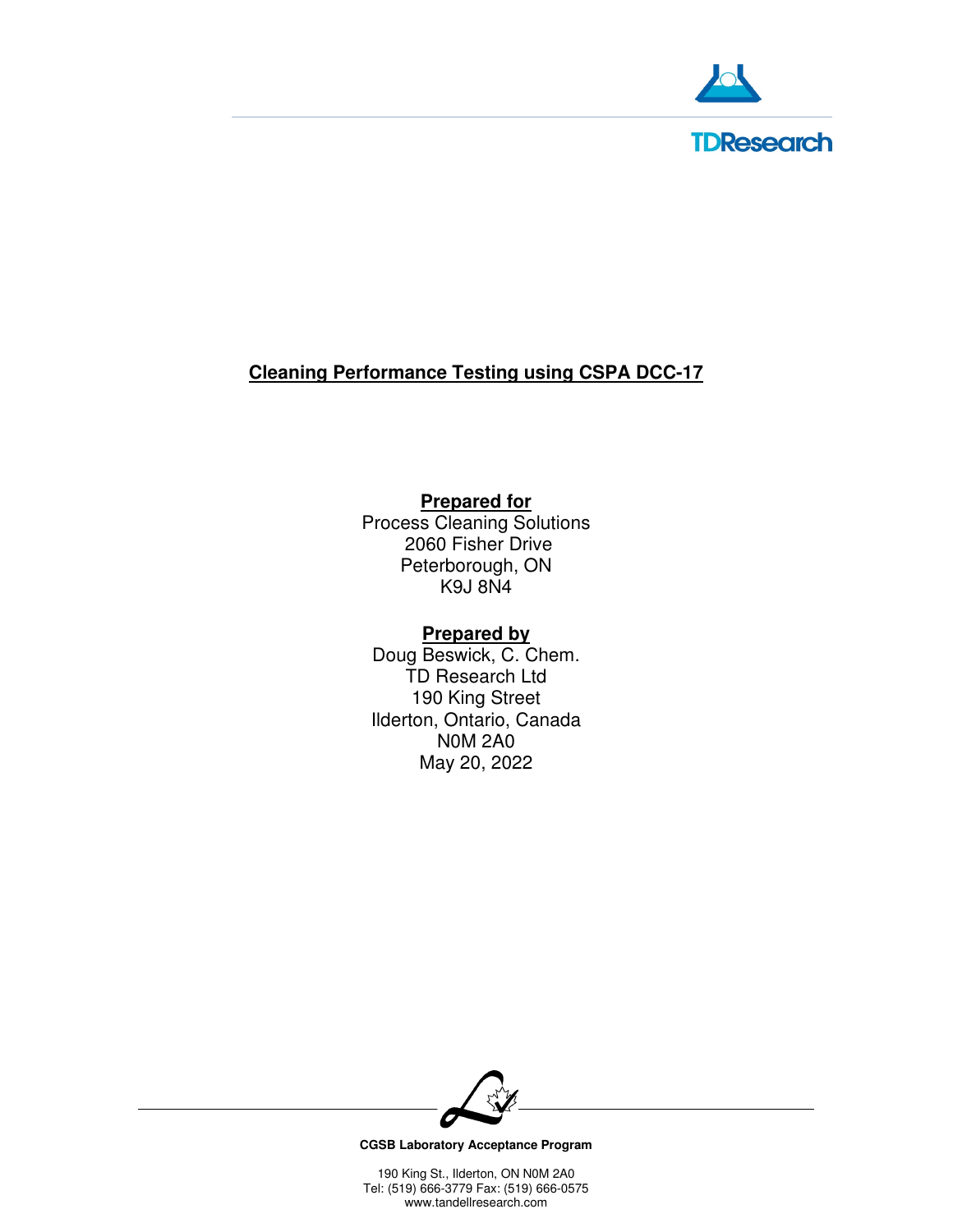

# Scope: The purpose of this study is to compare the cleaning performance and speed of cleaning of commercial all purpose cleaners.

Standards: CSPA DCC-17 Greasy Soil Test Method for Evaluating Sprayand-Wipe Cleaners Used On Hard, Non-Glossy Surfaces

#### Products Tested:

| <b>Product</b>                                        | LCH      | <b>Date</b><br><b>Received</b> | Lot#         |
|-------------------------------------------------------|----------|--------------------------------|--------------|
| <b>PCS Peroxy MicroClean</b><br>Concentrate Formula A | 22-T0446 | May 6,<br>2022                 | 851073605414 |

Equipment Used: BYK Gardner 5060 Washability Machine Hunter Labs Mini-Scan Colorimeter Paint roller Cheesecloth wipes Cellulose Sponges Latex Paint – flat Binder clip Caron 6010 Environmental Test Chamber

Materials: Soil Components: Vegetable Shortening Lard Vegetable oil Carbon Black

Procedure: Panel Preparation Double-coat masonite tiles with latex paint using a paint roller, and allow to set overnight. Cure tiles at  $50^{\circ}$ C and  $50\%$  humidity for 24 hours.

#### **Soil Application**

 Blend a melt of 33 grams of vegetable shortening, 33 grams of lard and 33 grams of vegetable oil with one gram carbon black on a steam bath. Prepare fresh soil each day. Fold the cheesecloth in half several times to end up with a 2.5 x 2 inch piece. Put the binder clip on the open 2.5 inch long edge of the folded cheesecloth. Using the clip as a handle, soak the cheesecloth in the hot soil and apply the soil to the white-painted masonite wallboard tiles using six strokes. The soil temperature should be maintained and the soil should be stirred throughout the application process. Allow the soiled substrate to dry overnight at



**CGSB Laboratory Acceptance Program**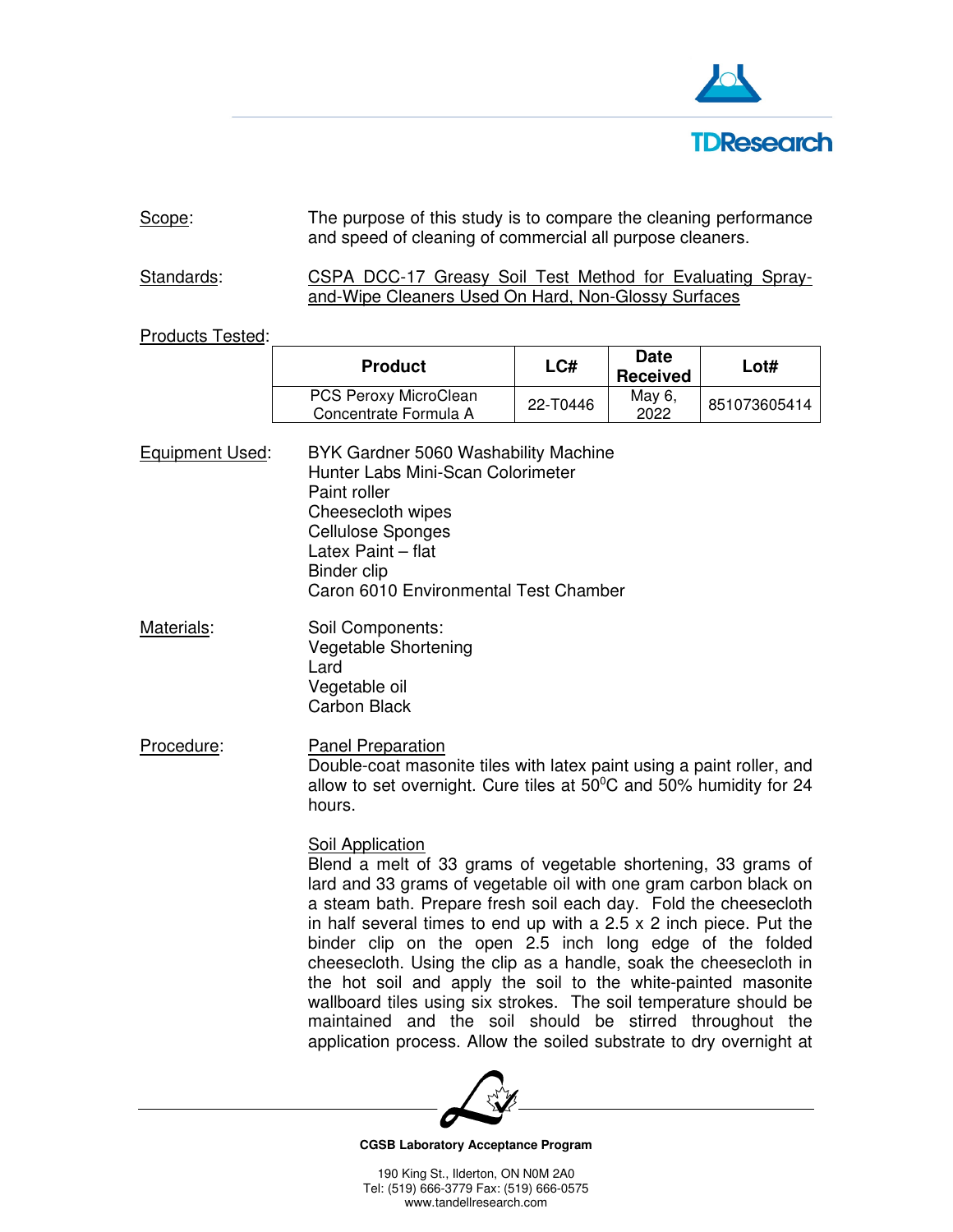

room temperature.

### Colorimeter Measurements

After proper calibration of the Huntercolorimeter, set its data processor to L mode. For this test it is only necessary to use the "L" value. Read the reflectance of panels before soiling (Ro), after soiling (Rs), and after cleaning (Rc) by taking three readings per panel perpendicularly across the grain of the test area.

### Cleaning test

The product is diluted with unheated tap water as per the label directions. Use a clean sponge conditioned with 150ppm water for each cleaning procedure. Weigh 15 grams of liquid cleaner onto a watch-glass and apply a clean, damp sponge to absorb the test solution. Sponge and holder weigh about 350 grams. Place sponge so that the manufactured edge is the scrubbing surface. Place the tile in the apparatus so that scrubbing action is perpendicular to the direction of the soiling. Set the test apparatus to cycle for five cycles. Operate the wash apparatus over one of the soiled areas. Shift the scrubber table and repeat the washing test over the remaining soiled area with additional detergent and a cleaned sponge.

#### **Evaluation**

% Cleaning Efficiency =  $(R<sup>c</sup> - R<sup>s</sup>)/(R<sup>o</sup> - R<sup>s</sup>) \times 100$ 

Where  $R<sup>c</sup>$  = cleaned reflectance

 $R^{\circ}$  = original reflectance

 $R<sup>s</sup>$  = soiled reflectance

### Results:

| <b>Sample</b>                                  | <b>Dilution</b><br>(unheated<br>tap water) | Avg. $%$ C.E. |
|------------------------------------------------|--------------------------------------------|---------------|
| PCS Peroxy MicroClean Concentrate<br>Formula A | 32:1                                       | 89.3          |



**CGSB Laboratory Acceptance Program**